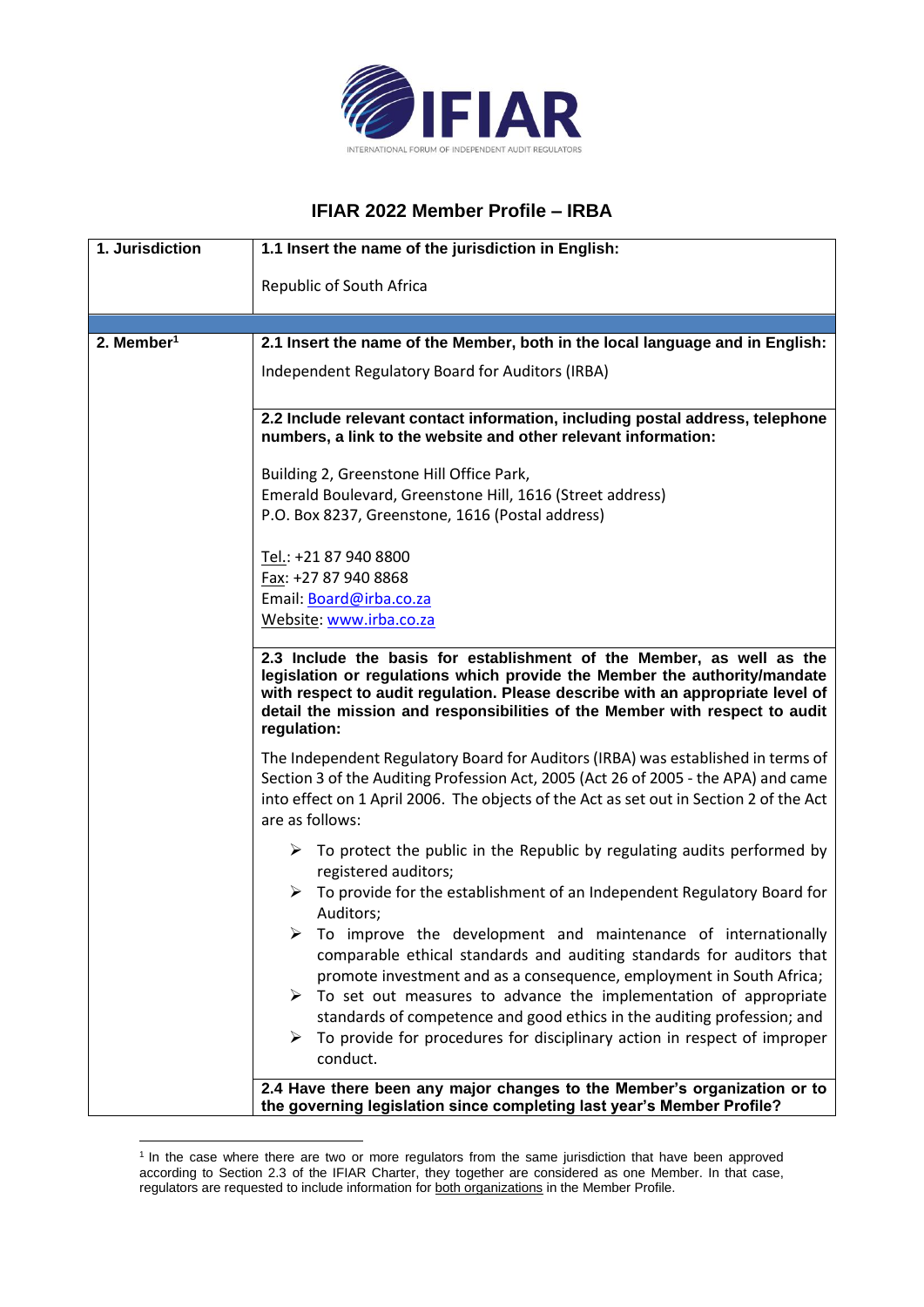

|                                | ⊠ Yes           | $\Box$ No                                                                                                                                                                                                                                                                                                                                                     |
|--------------------------------|-----------------|---------------------------------------------------------------------------------------------------------------------------------------------------------------------------------------------------------------------------------------------------------------------------------------------------------------------------------------------------------------|
|                                |                 | If yes, please describe these changes with an appropriate level of detail:                                                                                                                                                                                                                                                                                    |
|                                | key amendments: | An amendment to our existing Auditing Profession Act No. 26 of 2005 was passed<br>into law on 23 April 2021 (referred to as the Auditing Profession Amendment Act<br>No. 5 of 2021 - APAA) Link to the APAA. This amendment gives the IRBA the<br>necessary powers to deliver more effectively on its mandate through the following                           |
|                                | $\circ$         | Strengthening the independence of the IRBA's governing Board<br>Prohibition of registered auditors (RAs) from being appointed as<br>members of the IRBA Board, the Investigating Committee and the<br>Disciplinary Committee. Previously a maximum of 40% of the<br>members of the Board could be RAs.<br>Strengthening the investigating powers of the IRBA: |
|                                | $\circ$         | The power to enter and search premises for the purpose of<br>seizing information relevant to an investigation.                                                                                                                                                                                                                                                |
|                                | $\circ$         | The power to subpoena persons with information that is<br>required for an investigation.                                                                                                                                                                                                                                                                      |
|                                | process:        | Improving the efficiency and effectiveness of the IRBA's disciplinary                                                                                                                                                                                                                                                                                         |
|                                | $\circ$         | The power to refer non-audit complaints for investigation to<br>registered accredited accounting bodies.                                                                                                                                                                                                                                                      |
|                                |                 | Increasing the monetary sanctions that can be imposed on auditors<br>(RAs) for improper conduct:                                                                                                                                                                                                                                                              |
|                                | $\circ$         | Stricter monetary sanctions (previous limits over the maximum<br>monetary value of fines have been removed) in relation to both<br>investigation and disciplinary outcomes.                                                                                                                                                                                   |
|                                |                 | To provide for the protection and sharing of information:                                                                                                                                                                                                                                                                                                     |
|                                | $\circ$         | The IRBA must in respect of personal information in its<br>possession or under its control comply with the Protection of<br>Personal Information Act No. 4 of 2013 (POPIA).                                                                                                                                                                                   |
|                                |                 | The IRBA is in the process of implementing the above amendments in accordance<br>with an 11-point implementation plan.                                                                                                                                                                                                                                        |
|                                |                 |                                                                                                                                                                                                                                                                                                                                                               |
|                                |                 |                                                                                                                                                                                                                                                                                                                                                               |
|                                |                 |                                                                                                                                                                                                                                                                                                                                                               |
| Governing<br>3.<br><b>Body</b> |                 | 3.1 Describe with an appropriate level of detail the current composition of the<br>Member's governing body, including the ratio between Board members who                                                                                                                                                                                                     |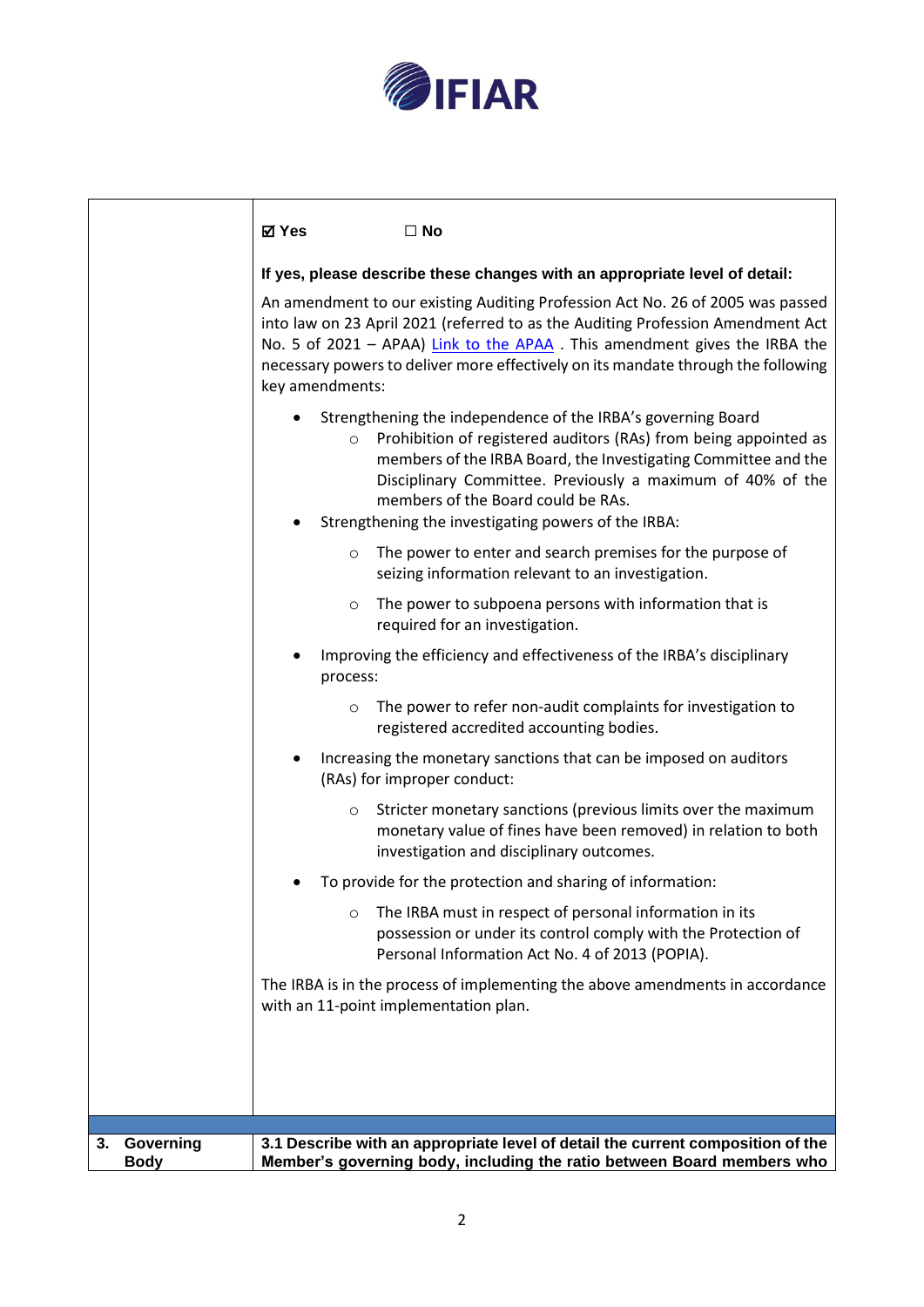

| <b>Composition</b><br>and members | are independent from the audit profession and those who are not <sup>2</sup> . The audit<br>profession includes, for example: audit firms, professional accountancy<br>bodies and bodies or entities associated with the audit profession.                                                                                                                                                                                                                                                                                                                             |
|-----------------------------------|------------------------------------------------------------------------------------------------------------------------------------------------------------------------------------------------------------------------------------------------------------------------------------------------------------------------------------------------------------------------------------------------------------------------------------------------------------------------------------------------------------------------------------------------------------------------|
|                                   | The Auditing Profession Act, 2005, requires that the Board consists of not less than<br>six but not more than 10 members who are appointed by the Minister of Finance.<br>The current IRBA Board comprises of 10 members, all of whom are independent<br>of the auditing profession.                                                                                                                                                                                                                                                                                   |
|                                   | As mentioned in 2.4 above, with the recent amendments, the Auditing Profession<br>Amendment Act No.5 of 2021 (APAA) now prohibits registered auditors (RAs) from<br>being appointed as members of the IRBA Board, the Investigating Committee and<br>the Disciplinary Committee. Previously a maximum of 40% of the members of the<br>Board could be RAs.                                                                                                                                                                                                              |
|                                   | The Auditing Profession Amendment Act No. 5 of 2021 (APAA) requires competent<br>persons with auditing knowledge, but prohibits registered auditors or members<br>who directly or indirectly share[s] in profits of, or receive[s] payment from, or<br>conduct[s] business with audit firms. The amendments further require the<br>appointment of persons with at least 10 years' experience in auditing and who<br>were formerly registered as auditors and the mandatory appointment of legal<br>practitioners with at least 10 years' experience in practicing law. |
|                                   | 3.2 What are the eligibility criteria / requirements and composition<br>requirements for the members of the governing body?                                                                                                                                                                                                                                                                                                                                                                                                                                            |
|                                   | The Auditing Profession Amendment Act No. 5 of 2021 (APAA) requires competent<br>persons with auditing knowledge, but prohibits registered auditors or members<br>who directly or indirectly share[s] in profits of, or receive[s] payment from, or<br>conduct[s] business with audit firms. The amendments further require the<br>appointment of persons with at least 10 years' experience in auditing and who<br>were formerly registered as auditors and the mandatory appointment of legal<br>practitioners with at least 10 years' experience in practicing law. |
|                                   | 3.3. Is each member of the governing body independent from the audit<br>profession? The audit profession includes, for example: audit firms,<br>professional accountancy bodies and bodies or entities associated with the<br>audit profession.                                                                                                                                                                                                                                                                                                                        |
|                                   | ⊠ Yes<br>$\Box$ No                                                                                                                                                                                                                                                                                                                                                                                                                                                                                                                                                     |
|                                   | 3.4 If the answer to question 3.3 is "No", is the majority of the members of the<br>governing body non-practitioner?                                                                                                                                                                                                                                                                                                                                                                                                                                                   |
|                                   | $\square$ Yes<br>$\square$ No                                                                                                                                                                                                                                                                                                                                                                                                                                                                                                                                          |
|                                   | 3.5 If the answer to question 3.3 is "No", which safeguards are in place to<br>provide for the Member's overall independence from the audit profession?                                                                                                                                                                                                                                                                                                                                                                                                                |

 $2$  An individual is independent of the profession even if he is a CPA, Chartered Accountant, or holder of another equivalent qualification, as long as this individual is not employed by or affiliated to a registered audit firm, nor employed by or affiliated to of a professional accountancy body, nor employed by or affiliated to bodies or entities associated with the audit profession.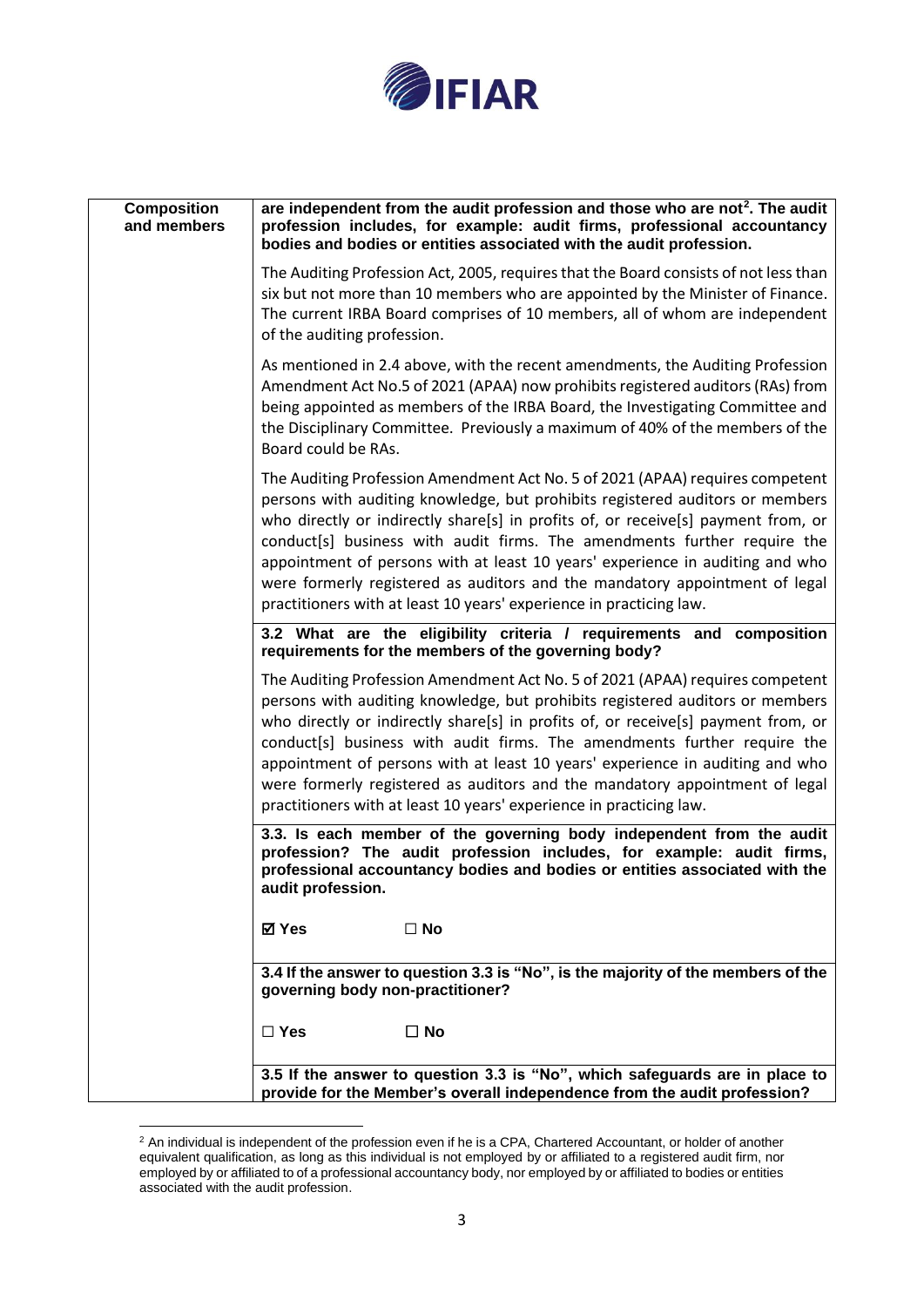

|                                   | Not Applicable.                                                                                                                                                                                                                                                              |  |
|-----------------------------------|------------------------------------------------------------------------------------------------------------------------------------------------------------------------------------------------------------------------------------------------------------------------------|--|
|                                   | 3.6 Is there a restriction or recusal process that is applicable to members of<br>the governing body of the Member who are current or former<br>auditors/practitioners?                                                                                                      |  |
|                                   | $\Box$ Yes<br>⊠ No                                                                                                                                                                                                                                                           |  |
|                                   | Does this include a "cooling-off" period for former auditors?                                                                                                                                                                                                                |  |
|                                   | $\Box$ Yes<br>⊠ No                                                                                                                                                                                                                                                           |  |
|                                   | If yes to either of the above, please describe:                                                                                                                                                                                                                              |  |
|                                   | $N/A$ – The current board has no auditors in public practice.                                                                                                                                                                                                                |  |
|                                   | 3.7 Other than the governing body, are members of the profession involved<br>in the Member's organization (including in any inspections, committee or<br>panel role)?                                                                                                        |  |
|                                   | ⊠ Yes<br>$\square$ No                                                                                                                                                                                                                                                        |  |
|                                   | If yes, please describe their role with an appropriate level of detail, including<br>the ratio between those who are independent and those who are not in the<br>relevant function and whether such role includes decisional or control<br>authority:                        |  |
|                                   | The Committee of Auditing Standards (CFAS) includes 5/12 members of the<br>profession in practice as its main focus is standard setting and it relies on the input<br>of the profession to approve and implement the relevant standards for the South<br>African profession. |  |
|                                   |                                                                                                                                                                                                                                                                              |  |
| 4. Funding<br><b>Arrangements</b> | 4.1 Describe the main funding arrangements of the Member, including the<br>setting and approval of the budget and the fees, if any:<br>The IRBA is funded by:                                                                                                                |  |
|                                   | the collection of prescribed fees and levies from Registered Auditors and<br>➤<br>firms;                                                                                                                                                                                     |  |
|                                   | ➤<br>all other monies which may accrue to the Regulatory Board from any<br>other legal source, including sanctions imposed by the Regulatory Board;<br>and                                                                                                                   |  |
|                                   | monies appropriated for that purpose by Parliament through the<br>➤<br><b>National Treasury</b>                                                                                                                                                                              |  |
|                                   | The budget is approved by the Board and tabled in Parliament. The IRBA reports<br>annually to the Minister of Finance, who then tables the report in Parliament.                                                                                                             |  |
|                                   | 4.2 Is the funding free from undue influence by the profession?                                                                                                                                                                                                              |  |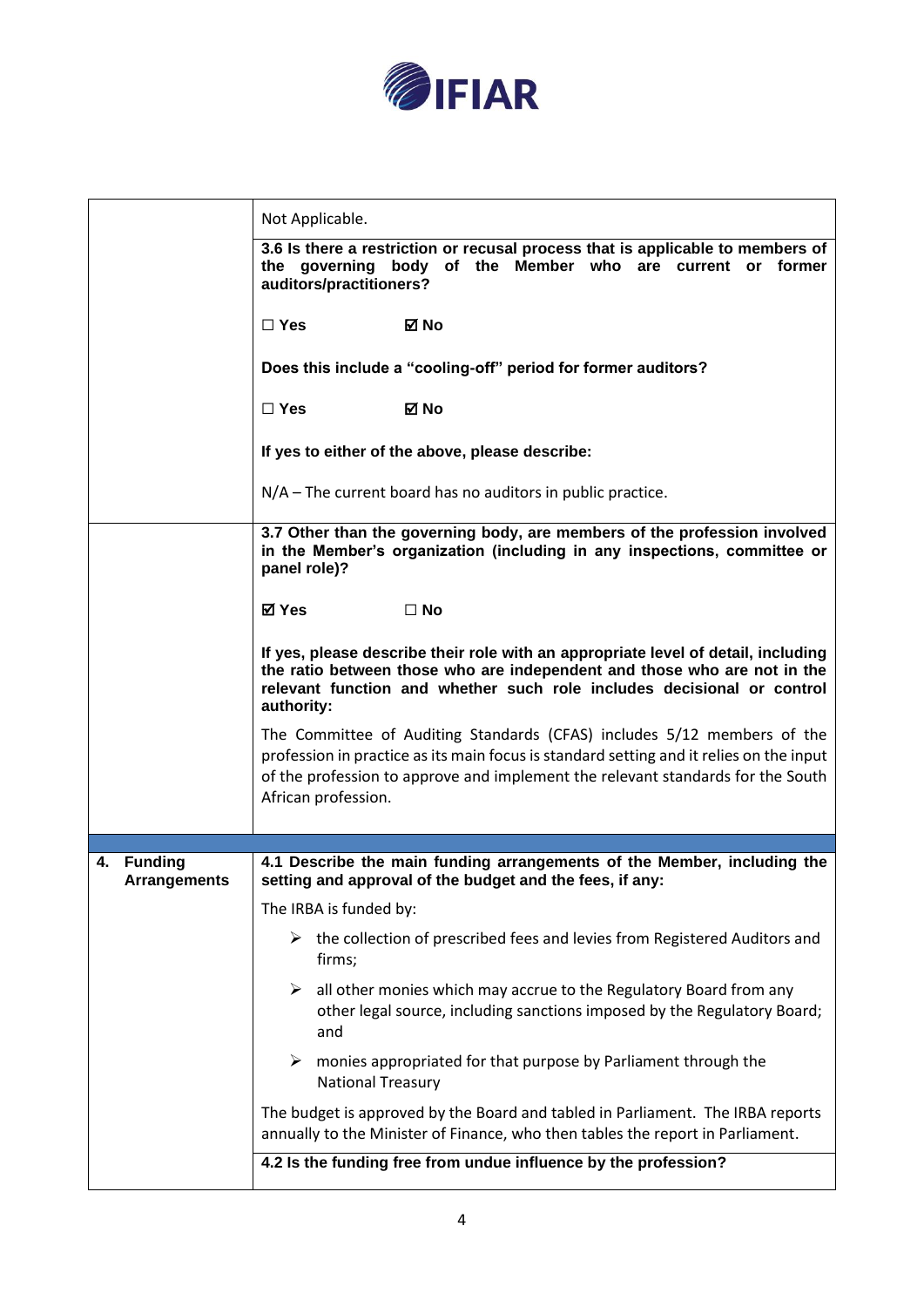

|                                   | <b>⊠</b> Yes<br>$\square$ No                                                                                                                                                                                                                                                                                                                                                                                                                                                                                                                                                                                                                                                                                                                                                                                                                                                                                                                                                                                         |
|-----------------------------------|----------------------------------------------------------------------------------------------------------------------------------------------------------------------------------------------------------------------------------------------------------------------------------------------------------------------------------------------------------------------------------------------------------------------------------------------------------------------------------------------------------------------------------------------------------------------------------------------------------------------------------------------------------------------------------------------------------------------------------------------------------------------------------------------------------------------------------------------------------------------------------------------------------------------------------------------------------------------------------------------------------------------|
|                                   | Please describe with an appropriate level of detail the safeguards in place to<br>prevent undue influence by the profession:                                                                                                                                                                                                                                                                                                                                                                                                                                                                                                                                                                                                                                                                                                                                                                                                                                                                                         |
|                                   | The Board comprise of complete independent members who are not in public<br>practice. Furthermore, the governing legislation provides the Board with powers<br>to prescribe any rules with regards to any matters that is permitted by the act,<br>which also includes license fees paid by auditors. The auditors are required to pay<br>over a fraction of their assurance fees charged to clients to the IRBA annually.<br>Secondly, audit firms are required to pay an annual license fee to operate and<br>practice as auditors. Failure to pay annual fees will result in a license to practice as<br>an auditor being revoked by the regulator. The auditors do not influence how they<br>should be regulated as they are not part of the governing structure. The IRBA is<br>also partly funded by the government. We receive approximately 1/3 of our<br>funding from a government grant and the balance are fees payable by registered<br>auditors that are not linked to the activities of the regulator. |
| Inspection<br>5.<br><b>System</b> | 5.1 Does the Member have the responsibility for recurring inspections of audit<br>firms undertaking audits of public interest entities (PIEs)?                                                                                                                                                                                                                                                                                                                                                                                                                                                                                                                                                                                                                                                                                                                                                                                                                                                                       |
|                                   | ⊠ Yes<br>$\square$ No                                                                                                                                                                                                                                                                                                                                                                                                                                                                                                                                                                                                                                                                                                                                                                                                                                                                                                                                                                                                |
|                                   | 5.2 Is this responsibility undertaken directly or through oversight of<br>inspection conducted by another organization?                                                                                                                                                                                                                                                                                                                                                                                                                                                                                                                                                                                                                                                                                                                                                                                                                                                                                              |
|                                   | <b>⊠</b> Directly<br>□ Through Oversight                                                                                                                                                                                                                                                                                                                                                                                                                                                                                                                                                                                                                                                                                                                                                                                                                                                                                                                                                                             |
|                                   | If directly, kindly provide a brief description or summary of the<br>$\bullet$<br>responsibility, including the regulatory reporting process after<br>inspections i.e. recommendations issued, follow-up, etc.). Inspections are<br>performed by the IRBA Inspections Department, in terms of section 47 of the<br>Auditing Profession Act of 2005 (APA). Refer to the following link for an<br>overview of the IRBA's Inspections process. Link to Inspections Process<br>If through oversight of another organization, please describe with an<br>$\bullet$<br>appropriate level of detail the other organization, its relation to the<br>Member, its role, and the arrangements for oversight: Not Applicable.                                                                                                                                                                                                                                                                                                    |
|                                   | 5.3 Please describe with an appropriate level of detail the requirements and<br>practices regarding the frequency of inspections:                                                                                                                                                                                                                                                                                                                                                                                                                                                                                                                                                                                                                                                                                                                                                                                                                                                                                    |
|                                   | Section 47(1)(b) of the Auditing Profession Amendment Act no. 2 of 2015 requires<br>the IRBA to at least every three years inspect or review the practice of a registered<br>auditor that audits a public company as defined in section 1 of the Companies Act<br>no. 71 of 2008. The risk-based approach further focuses the IRBA's attention on<br>audit firms and auditors who perform statutory assurance work, and the IRBA<br>allocates its resources accordingly over a three-year cycle. The IRBA adopted the<br>International Forum of Independent Audit Regulators (IFIAR) Core Principles for<br>Inspections. These principles seek to promote effective independent audit                                                                                                                                                                                                                                                                                                                                |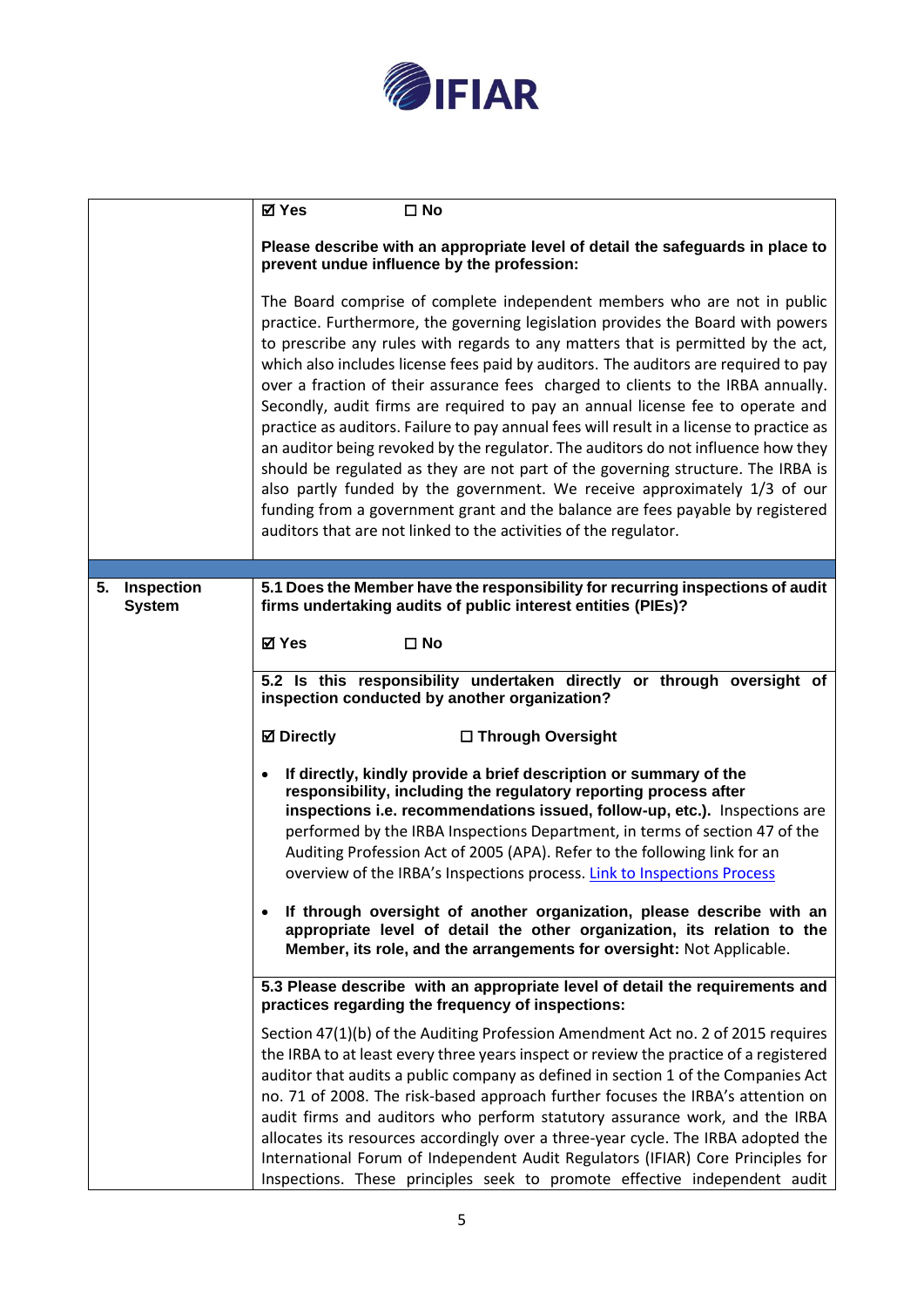

|                                                                                                                 | oversight globally, thereby contributing to IFIAR members' overriding objectives<br>of serving the public interest and enhancing investor protection by promoting high<br>audit quality. All firms that have clients that are listed on the stock exchange<br>should be visited at least once in a three cycle. The large firms auditing PIE clients<br>are inspected annually.<br>More information on our Inspections can be accessed on the IRBA website - Link<br>to the Inspections Strategy and Process.                                                         |                                                                                                     |  |
|-----------------------------------------------------------------------------------------------------------------|-----------------------------------------------------------------------------------------------------------------------------------------------------------------------------------------------------------------------------------------------------------------------------------------------------------------------------------------------------------------------------------------------------------------------------------------------------------------------------------------------------------------------------------------------------------------------|-----------------------------------------------------------------------------------------------------|--|
| 6. Audit and<br><b>Financial</b><br><b>Market</b>                                                               | 6.1 Provide the number of audit firms subject to inspections. Include an<br>indication of the number of public interest audits (PIEs) and other audits that<br>fall under the Member's oversight or mandate.                                                                                                                                                                                                                                                                                                                                                          |                                                                                                     |  |
|                                                                                                                 | Number of audit firms subject to inspections - Approximately 1498                                                                                                                                                                                                                                                                                                                                                                                                                                                                                                     |                                                                                                     |  |
|                                                                                                                 | Number of public interest audits - Estimated 763.                                                                                                                                                                                                                                                                                                                                                                                                                                                                                                                     |                                                                                                     |  |
|                                                                                                                 | Auditors subject to inspection - Approximately 2806                                                                                                                                                                                                                                                                                                                                                                                                                                                                                                                   |                                                                                                     |  |
|                                                                                                                 | Number of other audits $- N/A$                                                                                                                                                                                                                                                                                                                                                                                                                                                                                                                                        |                                                                                                     |  |
|                                                                                                                 | 6.2 What are the sizes and market shares of each of the largest audit firms in<br>the Member's jurisdiction?                                                                                                                                                                                                                                                                                                                                                                                                                                                          |                                                                                                     |  |
|                                                                                                                 | Largest firms                                                                                                                                                                                                                                                                                                                                                                                                                                                                                                                                                         | % of market share for Public<br>Interest Entities audit fees                                        |  |
|                                                                                                                 | <b>PWC</b>                                                                                                                                                                                                                                                                                                                                                                                                                                                                                                                                                            | 27%                                                                                                 |  |
|                                                                                                                 | Deloitte & Touché                                                                                                                                                                                                                                                                                                                                                                                                                                                                                                                                                     | 20%                                                                                                 |  |
|                                                                                                                 | <b>KPMG</b>                                                                                                                                                                                                                                                                                                                                                                                                                                                                                                                                                           | 9%                                                                                                  |  |
|                                                                                                                 | Ernst & Young                                                                                                                                                                                                                                                                                                                                                                                                                                                                                                                                                         | 21%                                                                                                 |  |
|                                                                                                                 | <b>BDO</b>                                                                                                                                                                                                                                                                                                                                                                                                                                                                                                                                                            | 4%                                                                                                  |  |
|                                                                                                                 | <b>SNG Grant Thornton</b>                                                                                                                                                                                                                                                                                                                                                                                                                                                                                                                                             | 5%                                                                                                  |  |
|                                                                                                                 |                                                                                                                                                                                                                                                                                                                                                                                                                                                                                                                                                                       |                                                                                                     |  |
| <b>Main Other</b><br>7.<br><b>Responsibilities</b><br>of the Member<br>within the area<br>of Audit<br>Oversight | 7.1 Please indicate whether the Member has responsibility for tasks other<br>than Inspections within the area of Audit Oversight:<br>☑ Registration/Licensing<br>☑ Audit and/or Ethics Standard Setting<br>☑ Permanent Education of Auditors<br><b>☑ Enforcement</b><br>$\Box$ Other:<br>7.2 If the Member has the responsibility for Registration/Licensing, please<br>indicate whether this responsibility is undertaken directly or through<br>oversight of Registration/Licensing conducted by another organization?<br><b>⊠</b> Directly<br>$\bullet$<br>detail. | □ Through Oversight<br>If directly, please describe the responsibility with an appropriate level of |  |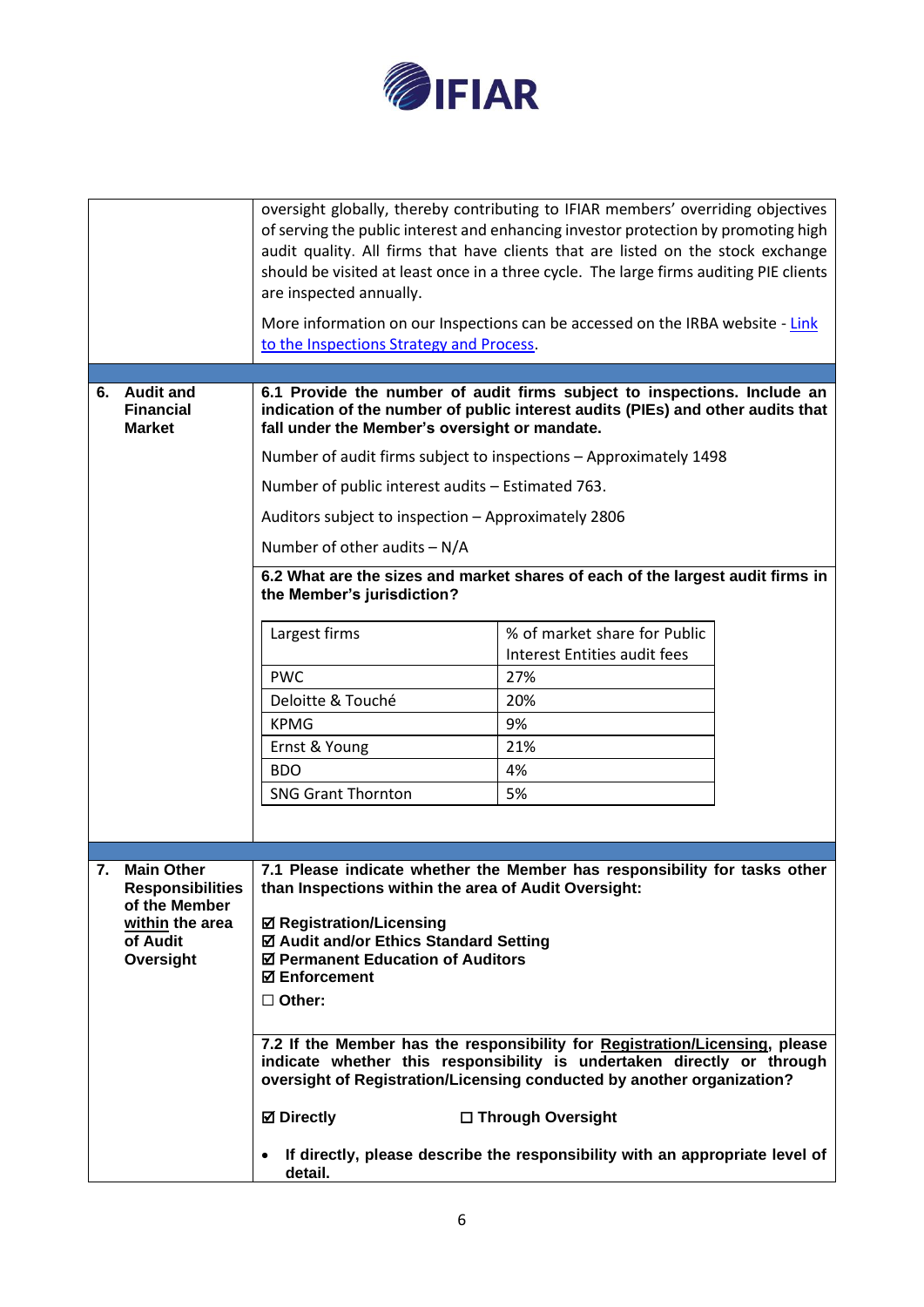

| $\bullet$<br>Member in these procedures.      | If through oversight, please indicate the name of the other organization<br>and its composition (i.e. whether practitioners from the audit profession<br>are involved in decision-making). Also give a description of the powers of<br>the other organization and procedure applied, as well as the role of the                                                                                                                                                                                                                                                                                                                                                                                                                                                              |
|-----------------------------------------------|------------------------------------------------------------------------------------------------------------------------------------------------------------------------------------------------------------------------------------------------------------------------------------------------------------------------------------------------------------------------------------------------------------------------------------------------------------------------------------------------------------------------------------------------------------------------------------------------------------------------------------------------------------------------------------------------------------------------------------------------------------------------------|
| as Registered Auditors.                       | The IRBA's mandate is to protect the financial interests of the public and its goal is<br>to create an ethical value-driven financial sector that encourages investment,<br>creates confidence in the financial markets and promotes sound financial<br>practices. This is done through a number of functions including the registration of<br>auditors who meet the registration requirements. Candidates should meet a strict<br>criteria including the educational and practical requirements. The registration<br>process includes a fit and proper assessment and proficiency interviews for<br>members of the profession who have been out of practice for three or more years<br>to ensure that only suitable candidates are registered with the IRBA and to practice |
| another organization?                         | 7.3 If the Member has the responsibility for Audit and/or Ethics Standard<br>Setting, please indicate whether this responsibility is undertaken directly or<br>through oversight of Audit and/or Ethics Standard Setting conducted by                                                                                                                                                                                                                                                                                                                                                                                                                                                                                                                                        |
| <b>⊠</b> Directly                             | □ Through Oversight                                                                                                                                                                                                                                                                                                                                                                                                                                                                                                                                                                                                                                                                                                                                                          |
| $\bullet$<br>detail.                          | If directly, please describe the responsibility with an appropriate level of                                                                                                                                                                                                                                                                                                                                                                                                                                                                                                                                                                                                                                                                                                 |
| $\bullet$<br>Member in these procedures.      | If through oversight, please indicate the name of the other organization<br>and its composition (i.e. whether practitioners from the audit profession<br>are involved in decision-making). Also give a description of the powers of<br>the other organization and procedures applied, as well as the role of the                                                                                                                                                                                                                                                                                                                                                                                                                                                             |
| CFAS members and the secretariat's resources. | The IRBA Committee for Auditing Standards (CFAS) continues to apply its<br>prioritization process, using a scoring model to identify the high priority projects<br>that arise from a range of stakeholder requests. This has allowed both the CFAS<br>and the secretariat to have a two-year activity plan, with a balance between<br>tracking and the implementation of international standard-setting initiatives and<br>local priorities, as well as matching these projects to the available time among                                                                                                                                                                                                                                                                  |
| Professional Conduct for Registered Auditors. | The Committee for Auditor Ethics focuses on matters that affect and impact the<br>ethics of auditors. The committee continues to research emerging ethics issues<br>and developing guidance for auditors on a number of topics including the Code of                                                                                                                                                                                                                                                                                                                                                                                                                                                                                                                         |
| organization?                                 | 7.4 If the Member has the responsibility for Permanent Education of Auditors,<br>please indicate whether this responsibility is undertaken directly or through<br>oversight of Permanent Education of Auditors conducted by another                                                                                                                                                                                                                                                                                                                                                                                                                                                                                                                                          |
| <b>☑ Directly</b>                             | □ Through Oversight                                                                                                                                                                                                                                                                                                                                                                                                                                                                                                                                                                                                                                                                                                                                                          |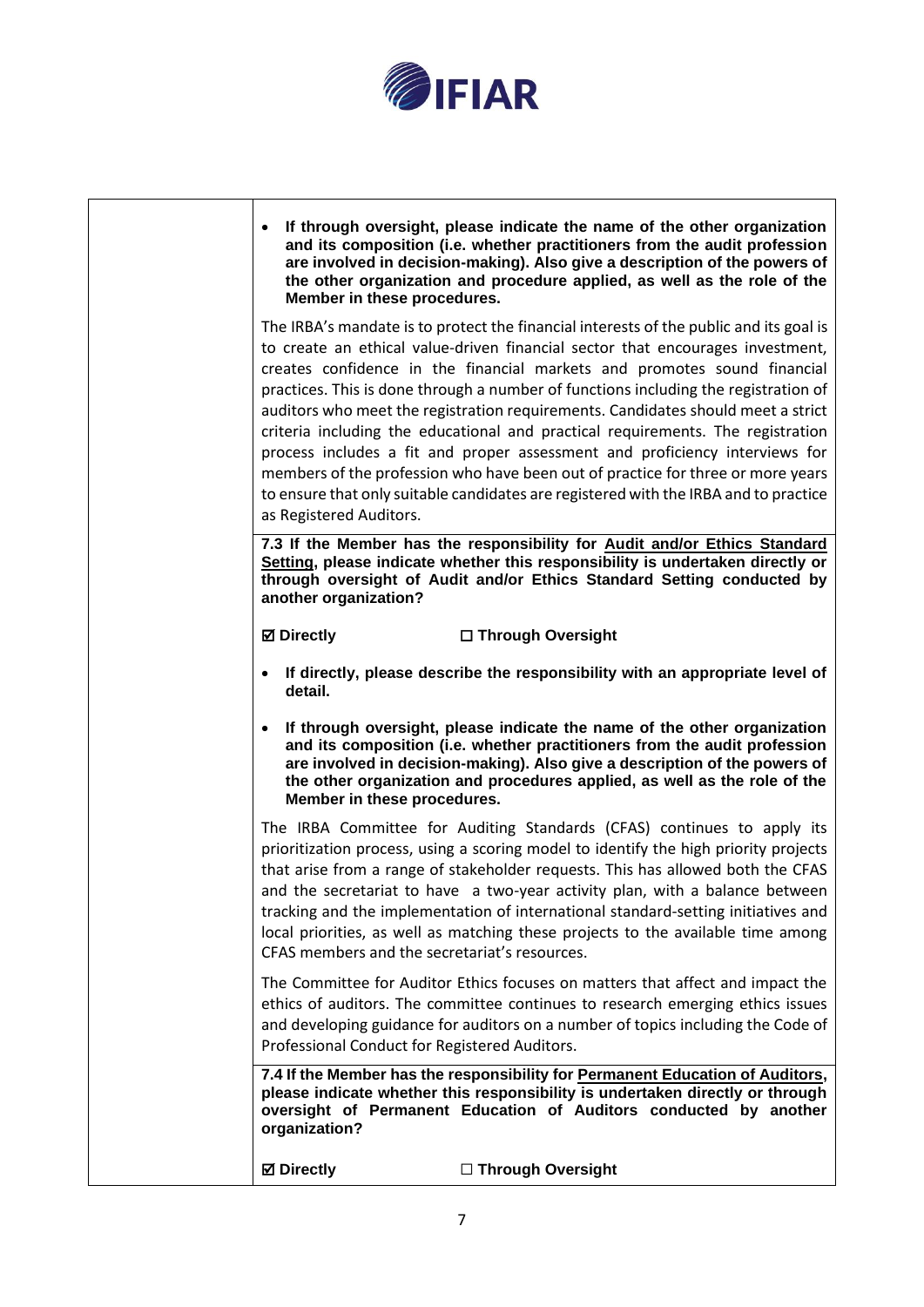

| • If directly, please describe the responsibility with an appropriate level of<br>detail.                                                                                                                                                                                                                                                                                                                                                                                                                                                                                                                                                                                                                                                                                                                                                                     |
|---------------------------------------------------------------------------------------------------------------------------------------------------------------------------------------------------------------------------------------------------------------------------------------------------------------------------------------------------------------------------------------------------------------------------------------------------------------------------------------------------------------------------------------------------------------------------------------------------------------------------------------------------------------------------------------------------------------------------------------------------------------------------------------------------------------------------------------------------------------|
| If through oversight, please indicate the name of the other organization<br>$\bullet$<br>and its composition (i.e. whether practitioners from the audit profession<br>are involved in decision-making). Also give a description of the powers of<br>the other organization and procedures applied, as well as the role of the<br>Member in these procedures.                                                                                                                                                                                                                                                                                                                                                                                                                                                                                                  |
| <b>Audit Development Programme (ADP)</b>                                                                                                                                                                                                                                                                                                                                                                                                                                                                                                                                                                                                                                                                                                                                                                                                                      |
| The ADP is an 18 month specialisation programme undertaken by professional<br>accountants who want to become registered auditors (RAs). The ADP became<br>effective in 2015. All aspirant RAs who qualify as professional accountants through<br>a professional body accredited by the IRBA, and wish to become RAs, must<br>undertake the ADP in order to obtain eligibility to register as RAs. The South African<br>Institute of Chartered Accountants (SAICA) is currently the only professional body<br>accredited by the IRBA. The ADP is premised on the fact that professional<br>competence is best developed and assessed on the job. Registered candidate<br>auditors (RCAs) will therefore be required to demonstrate professional<br>competence on the job and develop a portfolio of evidence that supports their<br>application to become RAs. |
| 7.5 If the Member has the responsibility for <b>Enforcement</b> , please indicate                                                                                                                                                                                                                                                                                                                                                                                                                                                                                                                                                                                                                                                                                                                                                                             |
| whether this responsibility is undertaken directly or through referral to other<br>organization(s)?                                                                                                                                                                                                                                                                                                                                                                                                                                                                                                                                                                                                                                                                                                                                                           |
| <b>Ø</b> Directly<br>□ Through Referral                                                                                                                                                                                                                                                                                                                                                                                                                                                                                                                                                                                                                                                                                                                                                                                                                       |
| • If directly, kindly provide a brief description or summary of the<br>enforcement responsibility, the procedure and process involved,<br>including the regulatory reporting process that led to disciplinary action.                                                                                                                                                                                                                                                                                                                                                                                                                                                                                                                                                                                                                                         |
| If through referral, please indicate the name of the other organization and<br>$\bullet$<br>its composition (i.e. whether practitioners from the audit profession <sup>3</sup> are<br>involved in decision-making). Also give a description of the enforcement<br>powers of the other organization and procedures applied, as well as the<br>role of the Member in these procedures.                                                                                                                                                                                                                                                                                                                                                                                                                                                                          |
| An investigation is initiated either once a complaint is received from an external<br>party or it has been initiated from within the IRBA. Externally originated<br>complaints are lodged by a member of the public or are matters referred by a court<br>or other regulator. Internally originated complaints are raised by the IRBA itself,<br>such as those arising out of the inspection process, or matters where investigations<br>are initiated by the IRBA as a result of information that comes to its attention<br>through the media.                                                                                                                                                                                                                                                                                                               |
| Complaints lodged with the IRBA are required (as per the Disciplinary Rules) to be<br>on an affidavit. This requirement is an indication of the seriousness of lodging a                                                                                                                                                                                                                                                                                                                                                                                                                                                                                                                                                                                                                                                                                      |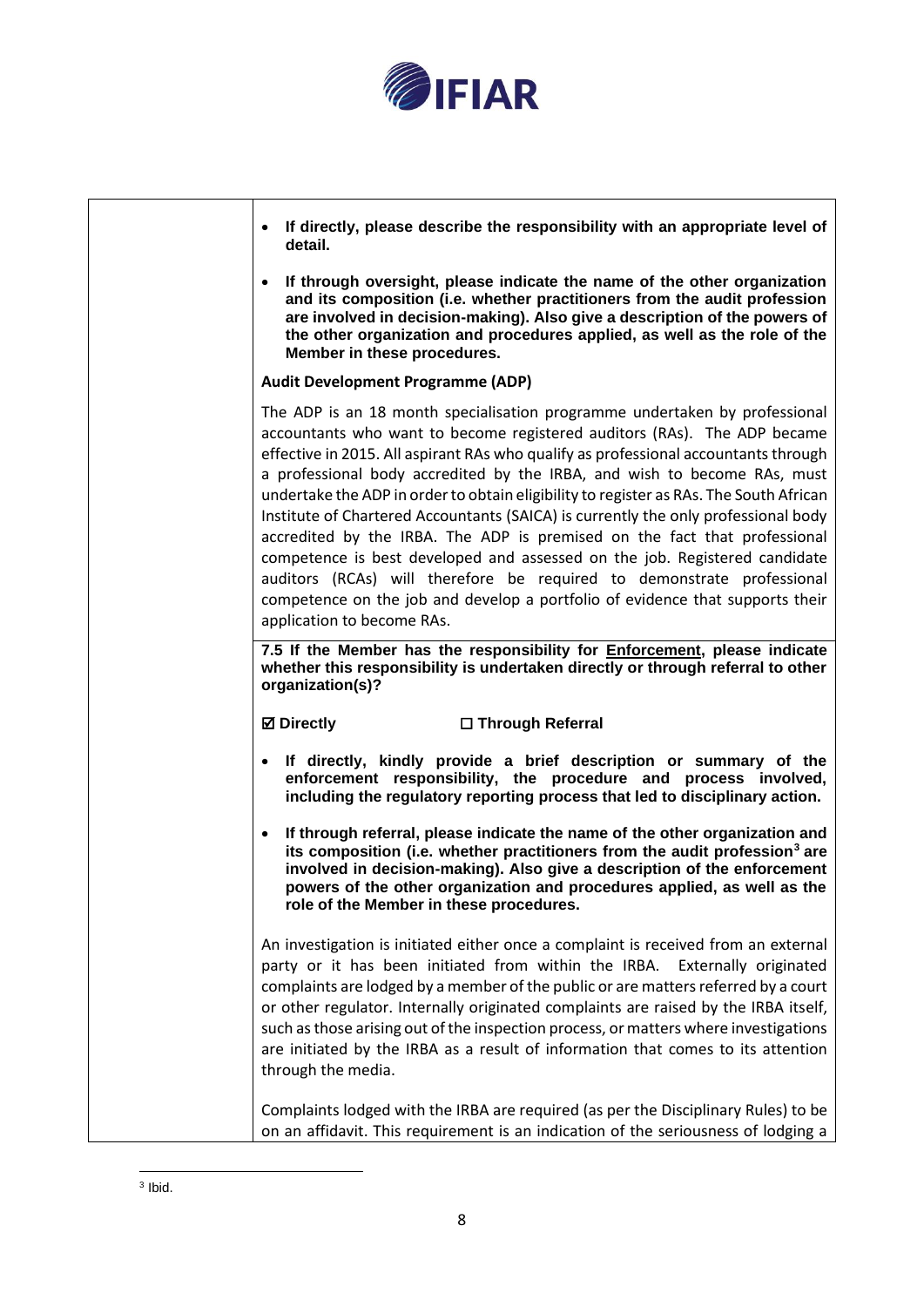

|    |                                                                                               | complaint. Furthermore, this is essential when the information is solely within the<br>knowledge of the complainant. If the information that forms the subject of the<br>investigation is a matter of public record, it is not necessary for this to be on an<br>affidavit. The Disciplinary Rules also stipulate that the affidavit should set out<br>clearly what is being complained of.<br>Once a complaint is received and it is verified that the respondent was a registered<br>auditor at the time of the transgression and the alleged transgression falls within<br>the definition of improper conduct, the complaint is opened. The respondent is<br>sent the complaint and asked to respond to the allegations in writing. The<br>complainant is informed that the complaint has been initiated. The matters are<br>allocated to investigators who analyse and collate the information on the matter.<br>They request any further information required from the respondent, the<br>complainant, or any person who has information directly related to the matter.<br>The investigators where required, prepare draft schedules of charges of improper<br>conduct relating to non-compliance with the professional standards and the code<br>of professional conduct. |
|----|-----------------------------------------------------------------------------------------------|----------------------------------------------------------------------------------------------------------------------------------------------------------------------------------------------------------------------------------------------------------------------------------------------------------------------------------------------------------------------------------------------------------------------------------------------------------------------------------------------------------------------------------------------------------------------------------------------------------------------------------------------------------------------------------------------------------------------------------------------------------------------------------------------------------------------------------------------------------------------------------------------------------------------------------------------------------------------------------------------------------------------------------------------------------------------------------------------------------------------------------------------------------------------------------------------------------------------------------------------------------------------------------|
|    |                                                                                               | The matter is then tabled at the Investigating Committee for deliberation and<br>recommendation on the outcome of the investigation. Thereafter, the matter is<br>tabled at the Enforcement Committee for deliberation and decision on the<br>outcome of the matter.                                                                                                                                                                                                                                                                                                                                                                                                                                                                                                                                                                                                                                                                                                                                                                                                                                                                                                                                                                                                             |
|    |                                                                                               | The outcome of the matter can either be:                                                                                                                                                                                                                                                                                                                                                                                                                                                                                                                                                                                                                                                                                                                                                                                                                                                                                                                                                                                                                                                                                                                                                                                                                                         |
|    |                                                                                               | a) The matter is dismissed because there is no evidence of improper conduct<br>by the registered auditor; or<br>b) The registered auditor is found guilty of improper conduct and a monetary<br>sanction is imposed; or<br>The matter is referred for a disciplinary hearing in instances where the<br>C)<br>committee deems this necessary in the public interest.                                                                                                                                                                                                                                                                                                                                                                                                                                                                                                                                                                                                                                                                                                                                                                                                                                                                                                              |
|    |                                                                                               | The respondent and the complainant are notified of the outcome of the matter.                                                                                                                                                                                                                                                                                                                                                                                                                                                                                                                                                                                                                                                                                                                                                                                                                                                                                                                                                                                                                                                                                                                                                                                                    |
|    |                                                                                               | Matters referred for a disciplinary hearing are dealt with by the IRBA Legal<br>Department.                                                                                                                                                                                                                                                                                                                                                                                                                                                                                                                                                                                                                                                                                                                                                                                                                                                                                                                                                                                                                                                                                                                                                                                      |
|    |                                                                                               | 7.6 If the Member has the responsibility for other tasks within the area of Audit                                                                                                                                                                                                                                                                                                                                                                                                                                                                                                                                                                                                                                                                                                                                                                                                                                                                                                                                                                                                                                                                                                                                                                                                |
|    |                                                                                               | Oversight, please describe with an appropriate level of detail:                                                                                                                                                                                                                                                                                                                                                                                                                                                                                                                                                                                                                                                                                                                                                                                                                                                                                                                                                                                                                                                                                                                                                                                                                  |
|    |                                                                                               | N/A                                                                                                                                                                                                                                                                                                                                                                                                                                                                                                                                                                                                                                                                                                                                                                                                                                                                                                                                                                                                                                                                                                                                                                                                                                                                              |
| 8. | <b>Main Other</b><br><b>Responsibilities</b><br>of the Member<br>outside the area<br>of Audit | 8.1 Please describe with an appropriate level of detail whether the Member<br>has responsibility for tasks outside the area of audit oversight such as<br><b>Supervision of Financial Reporting or Securities Regulation:</b><br>N/A                                                                                                                                                                                                                                                                                                                                                                                                                                                                                                                                                                                                                                                                                                                                                                                                                                                                                                                                                                                                                                             |
|    | Oversight                                                                                     |                                                                                                                                                                                                                                                                                                                                                                                                                                                                                                                                                                                                                                                                                                                                                                                                                                                                                                                                                                                                                                                                                                                                                                                                                                                                                  |
|    |                                                                                               |                                                                                                                                                                                                                                                                                                                                                                                                                                                                                                                                                                                                                                                                                                                                                                                                                                                                                                                                                                                                                                                                                                                                                                                                                                                                                  |